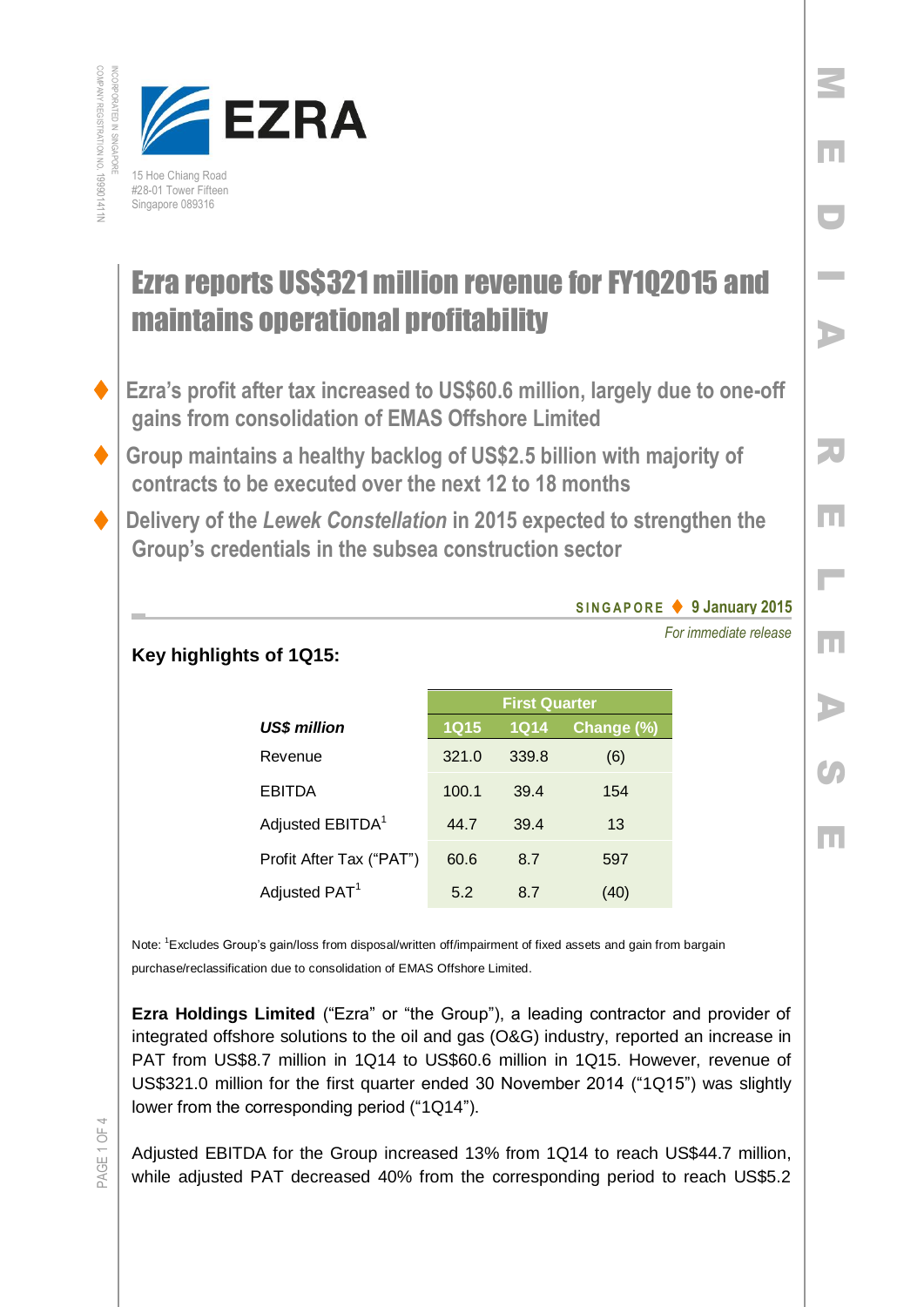

million in 1Q15. In the same period, gross profit margin declined by 3% in 1Q15, owing to lower gross profit margin contributions from the Subsea Services division and the Offshore Support and Production Services division.

M

E

D

I

A

R

E

L

E

A

**C** 

E

**EMAS AMC,** Ezra's Subsea Services division, experienced a decrease in revenue for 1Q15. This was due to the lower revenue contributions from the vessel *Lewek Express* which has been in planned mandatory dry dock for 1Q15 and the urgent maintenance and repair of *Lewek Champion* due to the gangway malfunctioning while the vessel was on a project during the quarter, causing the vessel to be out of operations since October 2014. However, *Lewek Constellation*, Ezra's flagship subsea construction vessel, is expected to be fully operational by March 2015 and will commence on her projects thereafter.

The Group's Offshore Support and Production Services division, through **EMAS Offshore Limited**, saw 1Q15 revenues decrease by US\$18.7 million as a result of one leased-in vessel being returned to owner in the second half of FY14 and weakness in the Platform Support Vessels ("PSV") segment.

Despite the decreases, the Group's operating performance remained healthy.

Mr. Lionel Lee, Ezra's Group CEO and Managing Director, said: "I am pleased that the Group has maintained operational profitability, in particular, our offshore support segment enjoyed a healthy utilisation rate at more than 80%, despite the last quarter being the winter and monsoon season."

Ezra's Marine Services division, through **TRIYARDS,** continues to perform well, partially offsetting the Group's lower revenue through the increase in revenue of US\$22.0 million. The increase was mainly due to the revenue contribution from the newly acquired subsidiaries of TRIYARDS and higher level of fabrication activities from the existing operations, with more units of liftboats being built in 1Q15, compared to 1Q14. TRIYARDS also announced on 8 Jan 2015 that it had won orders for new liftboats worth some US\$75.4 million.

The Group's net gearing ratio has improved to 1.14x, as a result of the management's strategy to streamline core operations and focus more on cash flow generation and capital management. The Group also sees positive long term prospects on the core business while seeking to rationalise non-core assets, which will ultimately allow for the de-leveraging of the Group's balance sheet.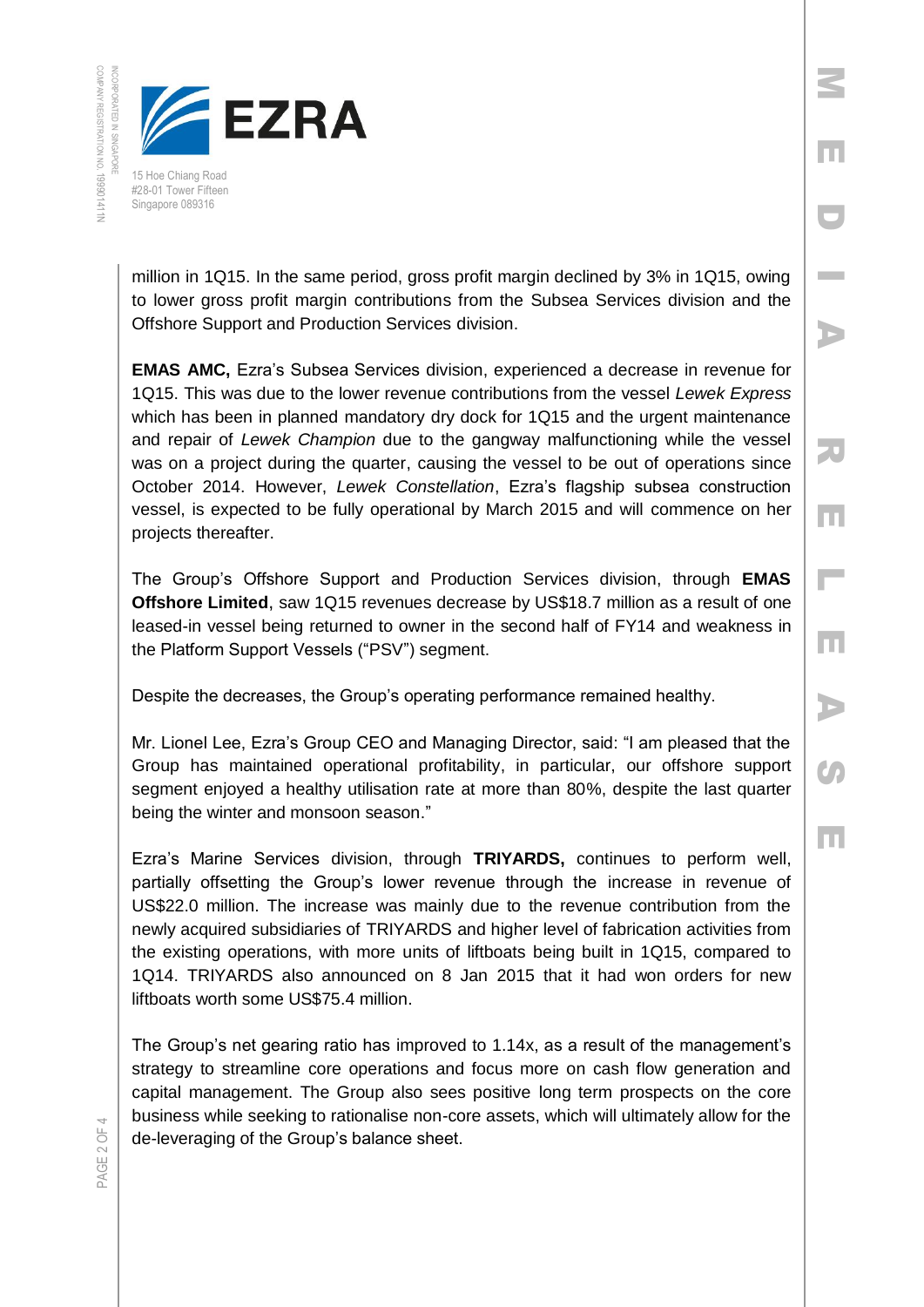

#28-01 Tower Fifteen Singapore 089316

"The recent decline in oil prices has affected the global capital markets, but we believe that the long-term fundamentals of the oil and gas industry remain encouraging and that this is expected to drive the continued spending in segments that Ezra operates in," commented Mr Lee.

"Despite the current headwinds faced by the oil and gas industry in the midst of a lower oil price environment, we are not seeing a slowdown in tendering activities, especially in the Gulf of Mexico and West Africa. By March 2015, we will see the delivery of our flagship vessel, *Lewek Constellation*, an ice-classed vessel that is one of only two in the world. This will strengthen our credentials, especially in the areas of subsea tiebacks and SURF," said Mr Lee.

Additionally, the Group announced that EMAS AMC had won a project with Apache to deploy the *Lewek Constellation* for work in Australia, worth some US\$105 million.

The Group has secured a healthy backlog of approximately US\$2.5 billion<sup>1</sup>, with majority of the contracts expected to be executed over the next 12 to 18 months. Moving forward, the Group will continue to focus on excellent execution and delivery of subsea projects. The Group will remain steadfast in deploying its vessels to capitalise on the longer term industry capital expenditure trends.

## **ABOUT THE COMPANY**

M

E

D

I

A

R

E

 $\mathbb{R}^{\mathbb{Z}}$ 

E

A

**C** 

E

**www.emas.com ♦ SGX mainboard listing: December 2005** 

EMAS – a leading global contracting group providing offshore/subsea construction, marine, production and well intervention services – is Ezra's operating brand. With offices across six continents, it delivers best-value solutions to the oil and gas (O&G) industry by combining its global footprint and proven engineering skills with a diverse offering of premium assets and services designed to fully meet clients' needs.

Operating in unison, Ezra's core divisions are able to execute a full spectrum of seabed-to-surface engineering, construction, marine and production services anywhere in the world.

EMAS AMC is a global EPCIC service provider of comprehensive subsea-to-surface solutions for the offshore oil and gas industry, especially in the SURF and Subsea Tie-

PAGE 3 OF 4

 $\overline{a}$ <sup>1</sup> The Group's backlog is inclusive of a backlog of US\$511 million from the two FPSOs, *Lewek EMAS* and *Perisai Kamelia* that EMAS Offshore Limited has stakes in.